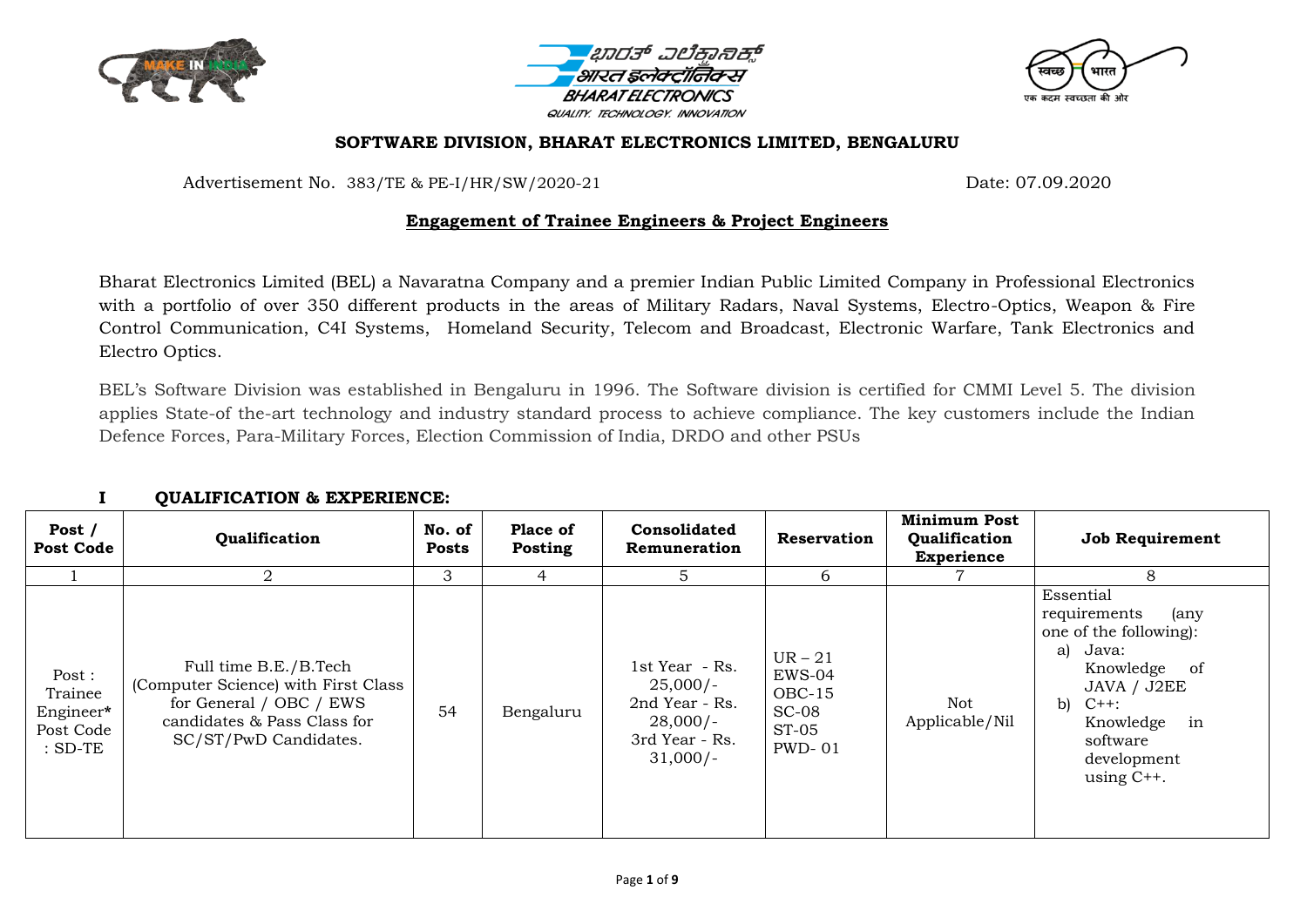





| Post:<br>Project<br>Engineer**<br>Post Code<br>$:$ SD-PE | Full time B.E./B.Tech<br>(Mechanical/Computer<br>Science/Electronics/Electronics &<br>Communication/Electronics &<br>Telecommunication) with First<br>Class for General / OBC / EWS<br>candidates & Pass Class for<br>SC/ST/PwD Candidates. | 33 | Bengaluru /<br>Hyderabad*** | 1st Year - Rs.<br>$35,000/-$<br>2nd Year - Rs.<br>$40,000/-$<br>3rd Year - Rs.<br>$45,000/-$<br>4th Year - Rs.<br>$50,000/-$ | UR $-23$<br>$EWS-05$<br>$OBC-14$<br><b>SC-09</b><br>$ST-03$ | 2 Years | Software<br>Tester<br>a)<br>Security<br>Tester<br>Software QA (Total 20<br>posts):<br>Understanding of any<br>following<br>the<br>of<br>programming<br>languages<br>frameworks: $C / C^{++}$<br>C#.net<br>$\sqrt{2}$<br>Qt<br>HTML/Java<br>Script/<br>CSS/ Python / Ruby<br>Working knowledge in<br>Quality<br>audits<br>OR<br>Manual<br>Testing<br>OR<br>Static / Dynamic /<br>automation<br>Software<br>testing tools<br>Software<br>b)<br>Developer<br>(12)<br>Posts):<br>Engineers<br>should possess<br>any one of the<br>following skills<br>set<br>$(i)$ C,<br>$C++:$<br>Developer must<br>have Working<br>knowledge<br>in<br>Object<br>Oriented<br>software<br>development<br>and<br>maintenance<br>$C++$ .<br>using<br>Knowledge<br>of<br>GUI |
|----------------------------------------------------------|---------------------------------------------------------------------------------------------------------------------------------------------------------------------------------------------------------------------------------------------|----|-----------------------------|------------------------------------------------------------------------------------------------------------------------------|-------------------------------------------------------------|---------|-------------------------------------------------------------------------------------------------------------------------------------------------------------------------------------------------------------------------------------------------------------------------------------------------------------------------------------------------------------------------------------------------------------------------------------------------------------------------------------------------------------------------------------------------------------------------------------------------------------------------------------------------------------------------------------------------------------------------------------------------------|
|----------------------------------------------------------|---------------------------------------------------------------------------------------------------------------------------------------------------------------------------------------------------------------------------------------------|----|-----------------------------|------------------------------------------------------------------------------------------------------------------------------|-------------------------------------------------------------|---------|-------------------------------------------------------------------------------------------------------------------------------------------------------------------------------------------------------------------------------------------------------------------------------------------------------------------------------------------------------------------------------------------------------------------------------------------------------------------------------------------------------------------------------------------------------------------------------------------------------------------------------------------------------------------------------------------------------------------------------------------------------|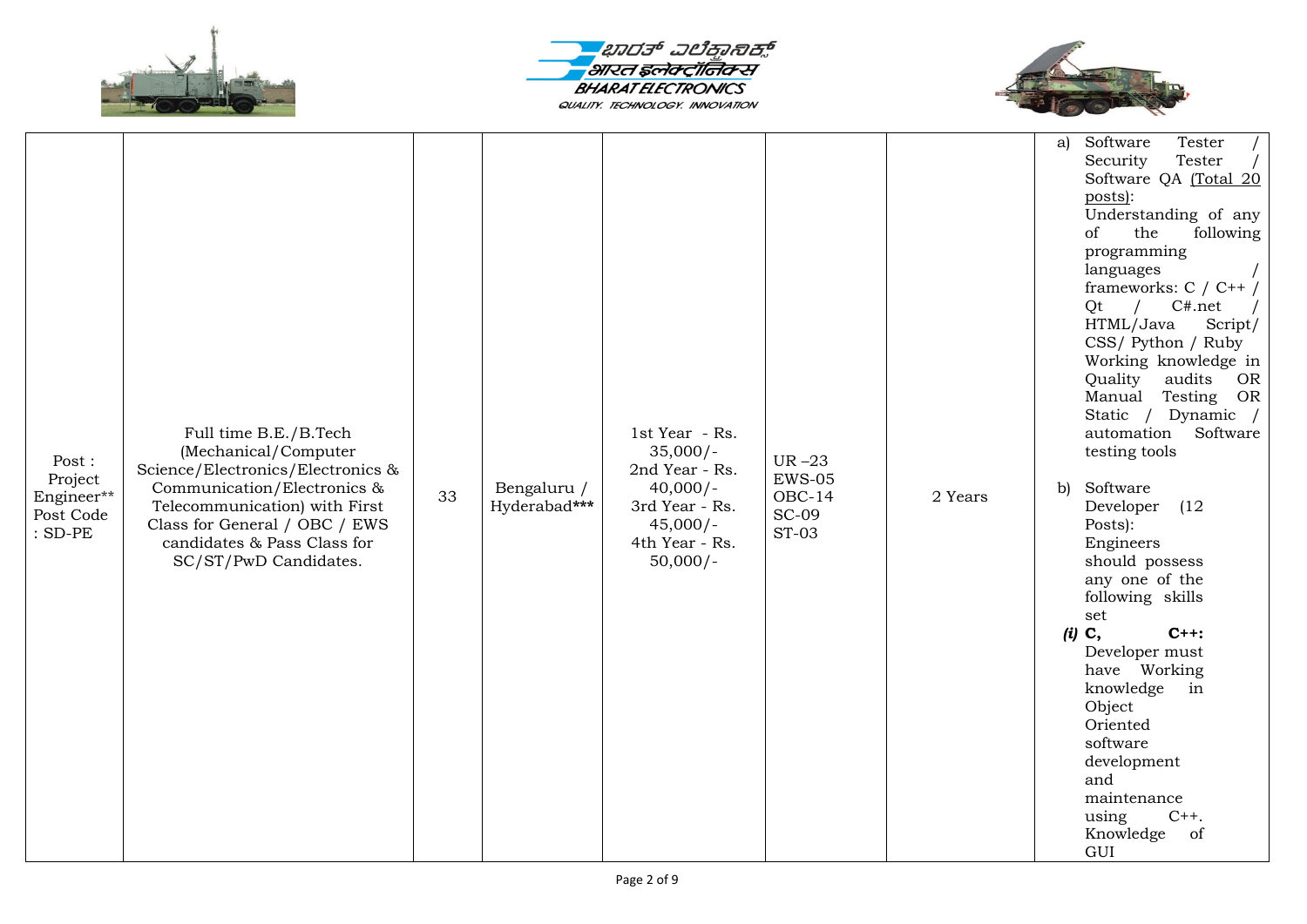





|  |    |                                            |  |         | development<br>using QT or<br>Other<br>GUI<br>Frameworks,<br>QML, Mat lab<br>and embedded<br>software<br>development is<br>preferred.<br>Java: Developer must<br>ii)<br>have<br>Working<br>knowledge in Object<br>software<br>Oriented<br>development<br>and<br>maintenance in Java<br>Or GUI development<br>using JFX or other<br>GUI<br>Frameworks.<br>Working knowledge on<br>script<br>Java<br>and<br>Node.js is preferred. |
|--|----|--------------------------------------------|--|---------|---------------------------------------------------------------------------------------------------------------------------------------------------------------------------------------------------------------------------------------------------------------------------------------------------------------------------------------------------------------------------------------------------------------------------------|
|  | 21 | Bengaluru /<br>Chandipur<br>$(Odisha)$ *** |  | 2 Years | $\mathbf{c}$<br>Project<br>Engineer (21 Posts):<br>Experience<br>in<br>software<br>development<br>using an object<br>oriented<br>programming<br>language (C++ or<br>Java)<br>Working<br>knowledge<br>with<br>Integrated<br>any<br>development                                                                                                                                                                                   |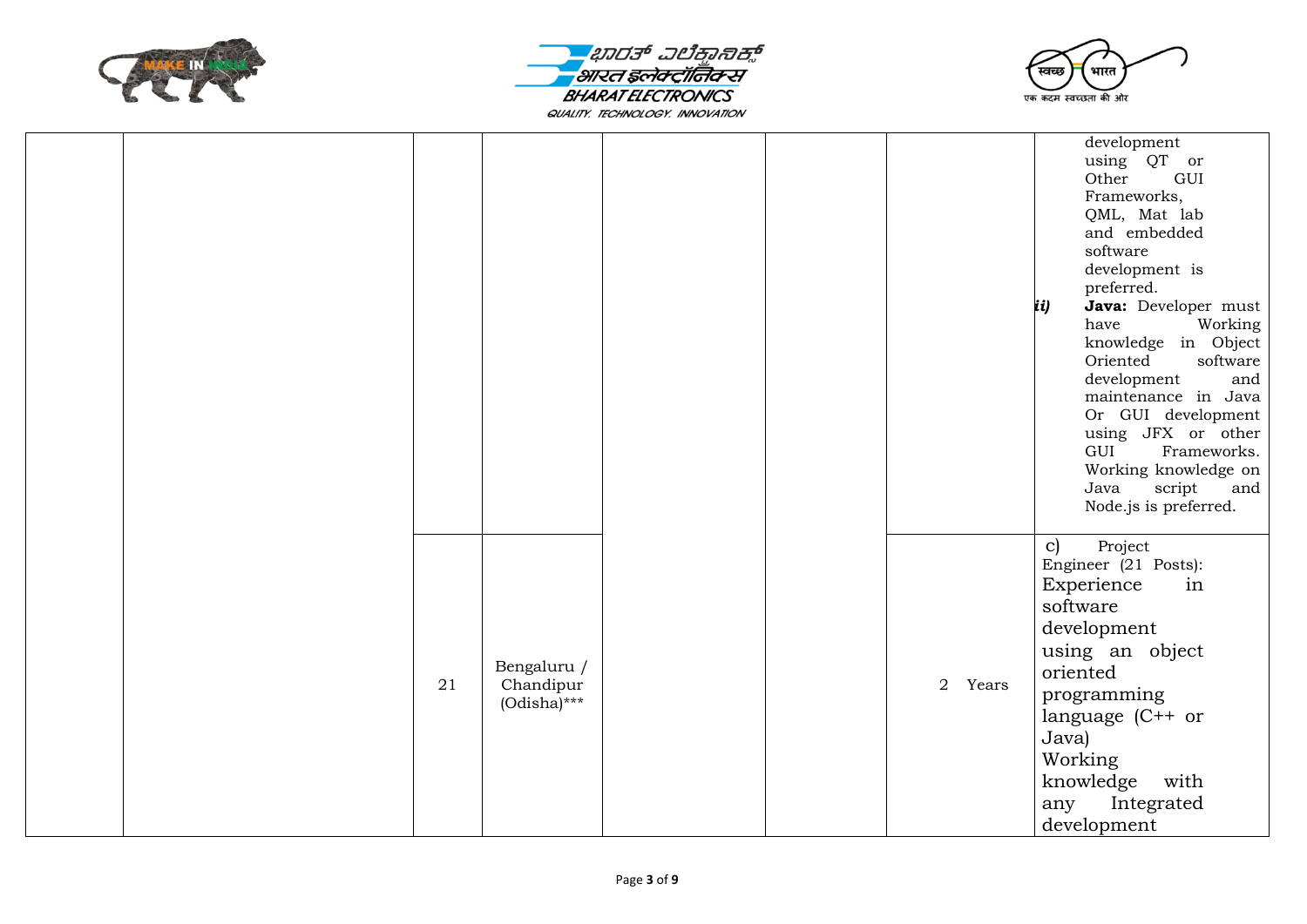





|  |  |  | environment        |         |
|--|--|--|--------------------|---------|
|  |  |  | (Visual            | studio, |
|  |  |  | Net                | beans,  |
|  |  |  | Eclipse            | etc.)   |
|  |  |  | Knowledge          | of      |
|  |  |  | object oriented    |         |
|  |  |  | analysis           | and     |
|  |  |  | design principles. |         |
|  |  |  |                    |         |

\* Knowledge in Java/C++

\*\* Working knowledge in Java/C/C++

\*\*\* The candidates will be required to travel across India as and when project requirement arises.

### **II ELIGIBILITY CRITERIA:**

**(a) NATIONALITY** : Candidate must be a citizen of India.

# **(b) AGE (as on 01.09.2020)** :

| Sl.<br>No | Post / Post Code                                   | Upper age limit<br>(as on<br>01.09.2020) |
|-----------|----------------------------------------------------|------------------------------------------|
| 01        | Post: Trainee<br>Engineer<br>Post Code: SD-<br>TF. | 25 years                                 |
| 02        | Post: Project<br>Engineer<br>Post Code: SD-<br>РE  | 28 years                                 |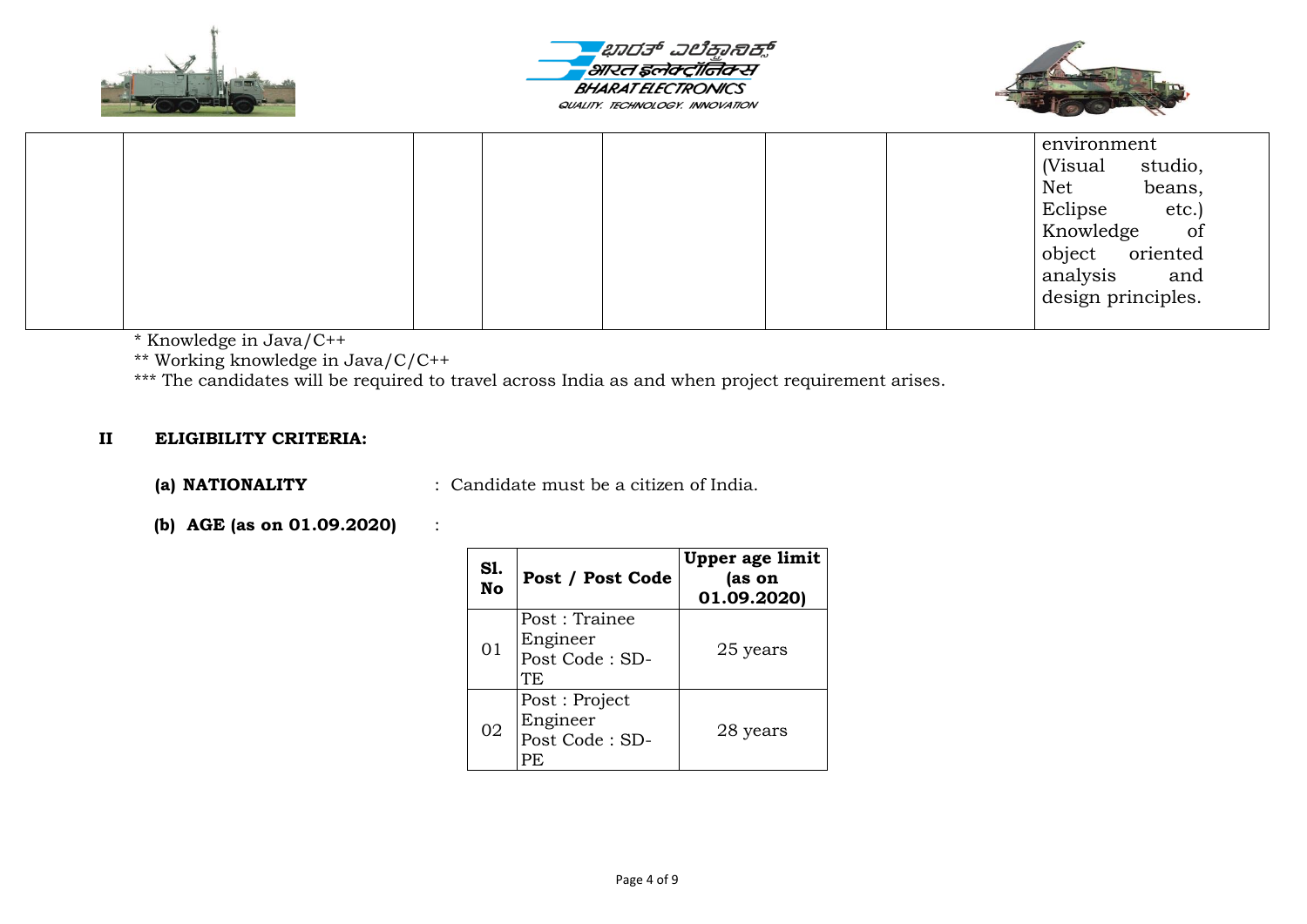





ii. Relaxation of upper age limit :

| S1.<br>No. | Category                                                       | Age<br>Relaxation |
|------------|----------------------------------------------------------------|-------------------|
|            | Other Backward Classes (Non-Creamy Layer)                      | 3 years           |
| 2          | Scheduled Caste/ Scheduled Tribe                               | 5 years           |
| 3          | Persons with Disability (PwD) having minimum<br>40% disability | 10 years          |

- iii. The upper age limit specified is applicable to General Category candidates.
- iv. Candidates seeking age relaxation will be required to enclose copy of necessary certificate (s) along with application and submit in original at the time of interview and at any subsequent stage of the process for verification.
- v. The EWS / Caste / Disability Certificate should be strictly in the format available on the BEL website failing which, candidates will be considered under "General" category, provided they are otherwise meeting all other criteria stipulated for General Candidates.
- vi. For Candidates belonging to Persons with Disability (PwD) category having minimum 40% disability will get 10 (ten) years relaxation in addition to the relaxation applicable to SC/ST/OBC mentioned above.

# **(c) EDUCATIONAL QUALIFICATION :**

- $\triangleright$  Full time BE/B.Tech in in the above mentioned Engineering disciplines with First Class for General, EWS & OBC candidates. Pass Class for SC/ST/PwD Candidates.
- Candidates must possess all years/semesters mark sheets and Degree certificate. (In case of CGPA grading, Conversion certificate to substantiate the claim shall be attached with the application form. Applications without the conversion certificate will be rejected.)

### **(d) EXPERIENCE :**

- i. Candidate applying for Project Engineer, should possess the requisite number of years and hands-on Post Qualification Experience (PQE) as mentioned at (I)Qualification & Experience, column(4).
- ii. The cut of date for deciding the maximum permissible experience (Post-Qualification Experience) shall be 01.09.2020. In order to compute post-qualification work experience the period of work experience starting from the month immediately succeeding the month of final examination in which candidate acquire the essential qualification shall be considered.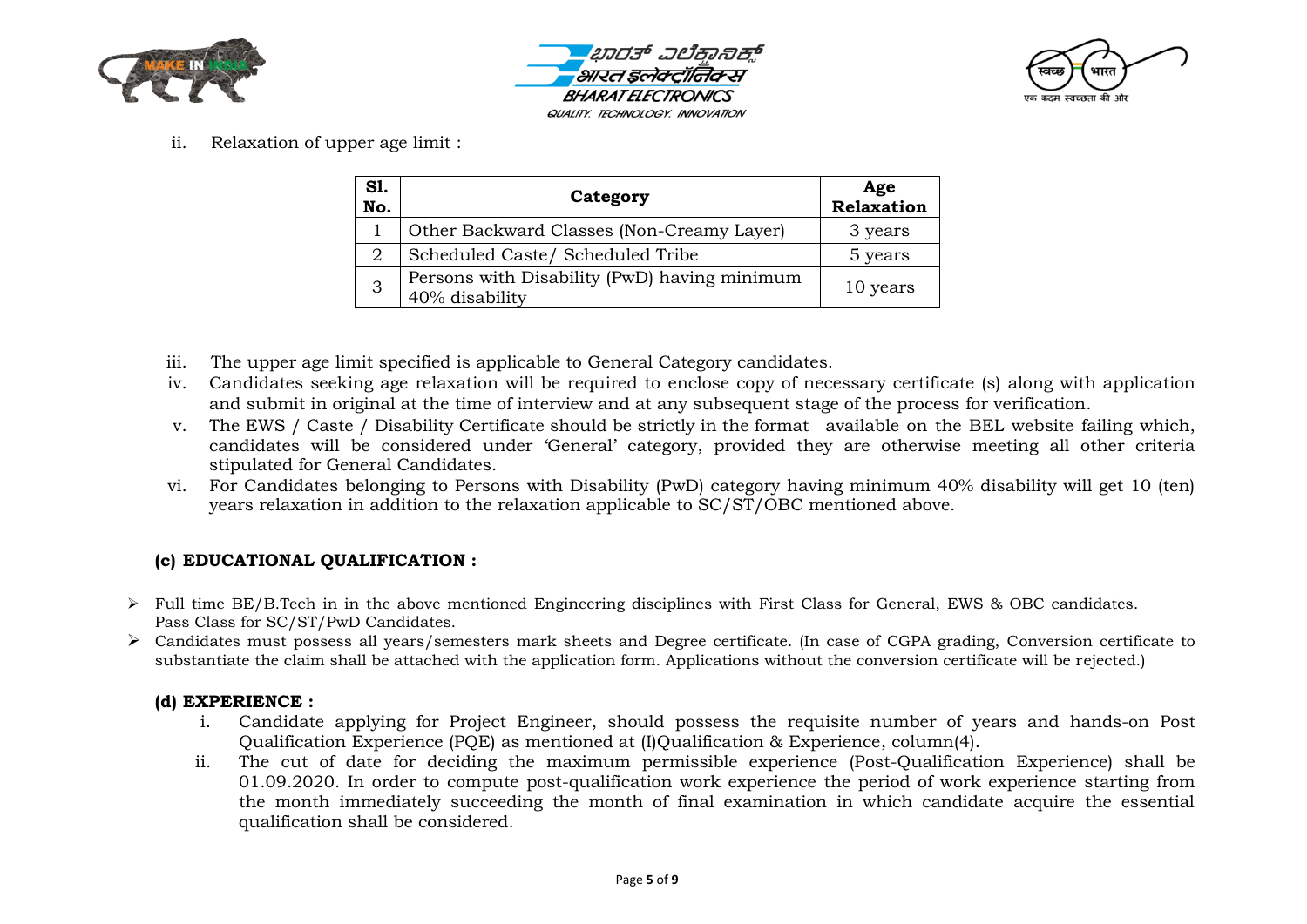





- iii. Teaching experience or/and training acquired will not be considered as relevant experience.
- iv. Candidates possessing Industrial experience only need to apply.
- v. Candidate should possess Experience certificates/Documents issued by the previous and present employer clearly indicating period of employment and post held.
- vi. Candidates are required to enclose a separate write up describing the relevant post qualification experience gained/held by them.

## **III MODE OF SELECTION**:

- $\triangleright$  Candidates should meet the qualifying criteria as specified in the advertisement and their online application should be accepted.
- $\triangleright$  A merit list will be prepared, based on the aggregate percentage obtained in BE/B.Tech and work experience, as indicated below:
- i.75% marks will be allotted for aggregate marks scored in BE/B.Tech
- ii.10% marks will be allotted for relevant work experience. (2.5 marks for min. stipulated work experience and additional 1.25 marks for every additional 6 months of relevant experience, upto a max of 10 marks)
- $\triangleright$  Candidates will be shortlisted for the interviews based on the above, in the ratio of 1:5.
- $\geq 15\%$  marks will be allotted for interview.

Pls note : Candidates have to compulsorily provide the CGPA conversion to percentage of marks, as per the guidelines provide by the concerned University. Failure to do so, will result in disqualification.

Only relevant experience will be considered. The decision of the selection committee, with respect to relevance of experience will be final. Work experience indicated without supporting documents, will not be considered.

Intimation w.r.t. conducting of video based interviews will be sent through email. Candidates are required to comply with the instructions indicated therein. The results of the final selection will be available on BEL website.

# **The last date to submit online applications is 27.09.2020**

# **IV PAY & ALLOWANCES**:

a) An amount of Rs. 10,000/- per year will be paid towards expenses like medical insurance premium, attire allowance, stitching charges, footwear allowances, etc.

## **V APPLICATION FEE :**

i. Candidates belonging to General /OBC / EWS category are required to pay an application fee as mentioned below :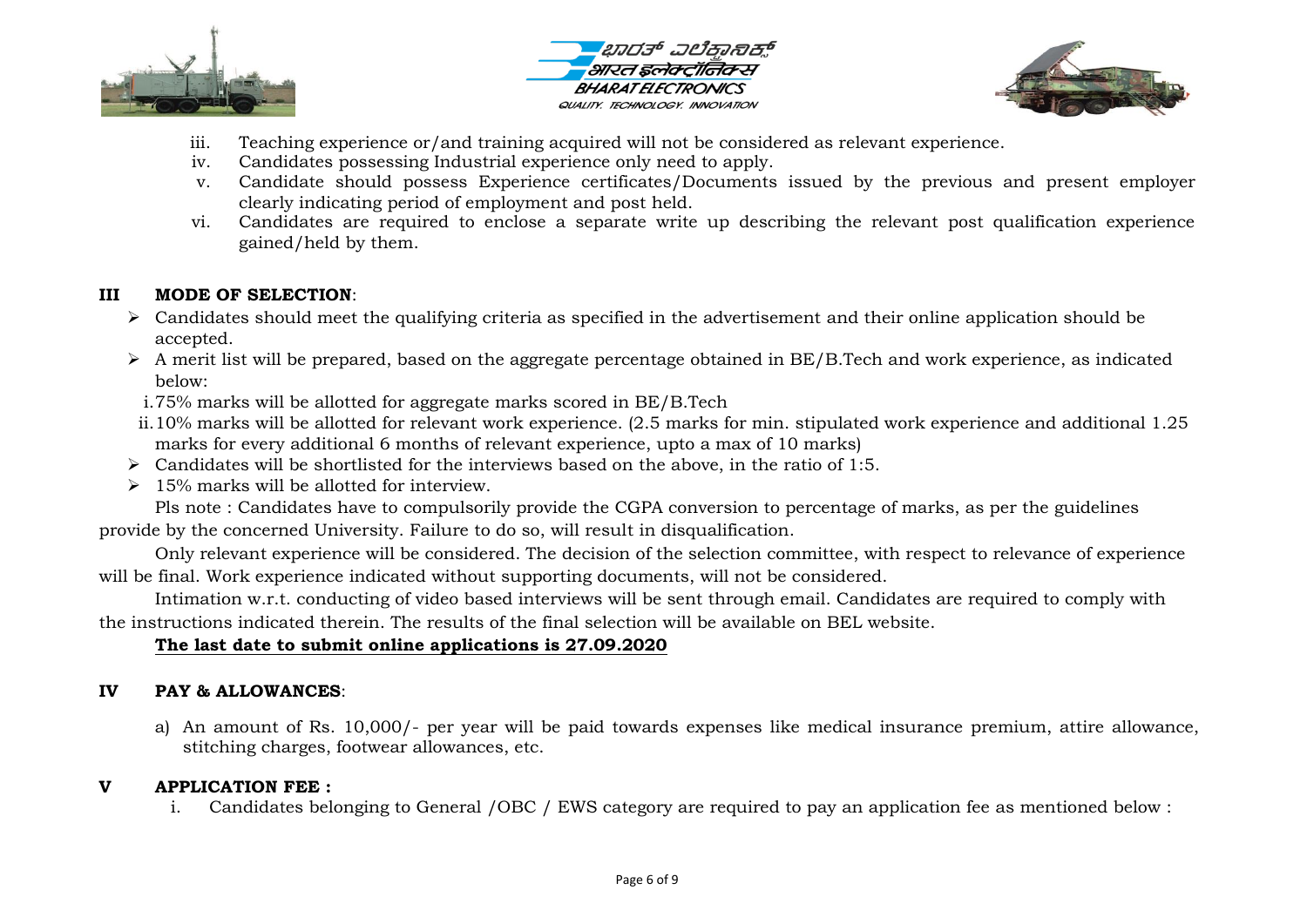





| S1.<br>No | Post / Post Code   Application fee                 |             |
|-----------|----------------------------------------------------|-------------|
| 01        | Post: Trainee<br>Engineer<br>Post Code: SD-<br>TF. | Rs. 200/-   |
| 02        | Post: Project<br>Engineer<br>Post Code: SD-<br>PF. | $Rs. 500/-$ |

- ii. Application fee is non-refundable.
- iii. Candidates may go through all the instructions and eligibility criteria carefully before remitting the Application Fee.
- iv. An application fee needs to be remitted through
	- Online mode i.e. SBI Collect OR

**Online mode i.e. SBI Collect:** Candidates are requested to read the details and screenshots for making the payment. Screenshots and instructions for the same are provided with the advertisement. Candidates may make the payment by clicking on the link provided below the web advertisement.

Candidates have to mention the "**SBI Collect Reference Number**" generated after making payment, in the online Application Form. Payment receipt should also be uploaded along with online application.

#### **VI HOW TO APPLY** :

Candidates who meet the above requirement may apply online by clicking the relevant link provided against the advertisement. Candidates are required to enter all information correctly in the online application form and verify the same before submission. Requests for any changes in the submitted applications will not be entertained.

#### **VII GENERAL INSTRUCTIONS:**

1) Before applying for the post, the candidates should ensure that he/she fulfils the eligibility mentioned in the advertisement.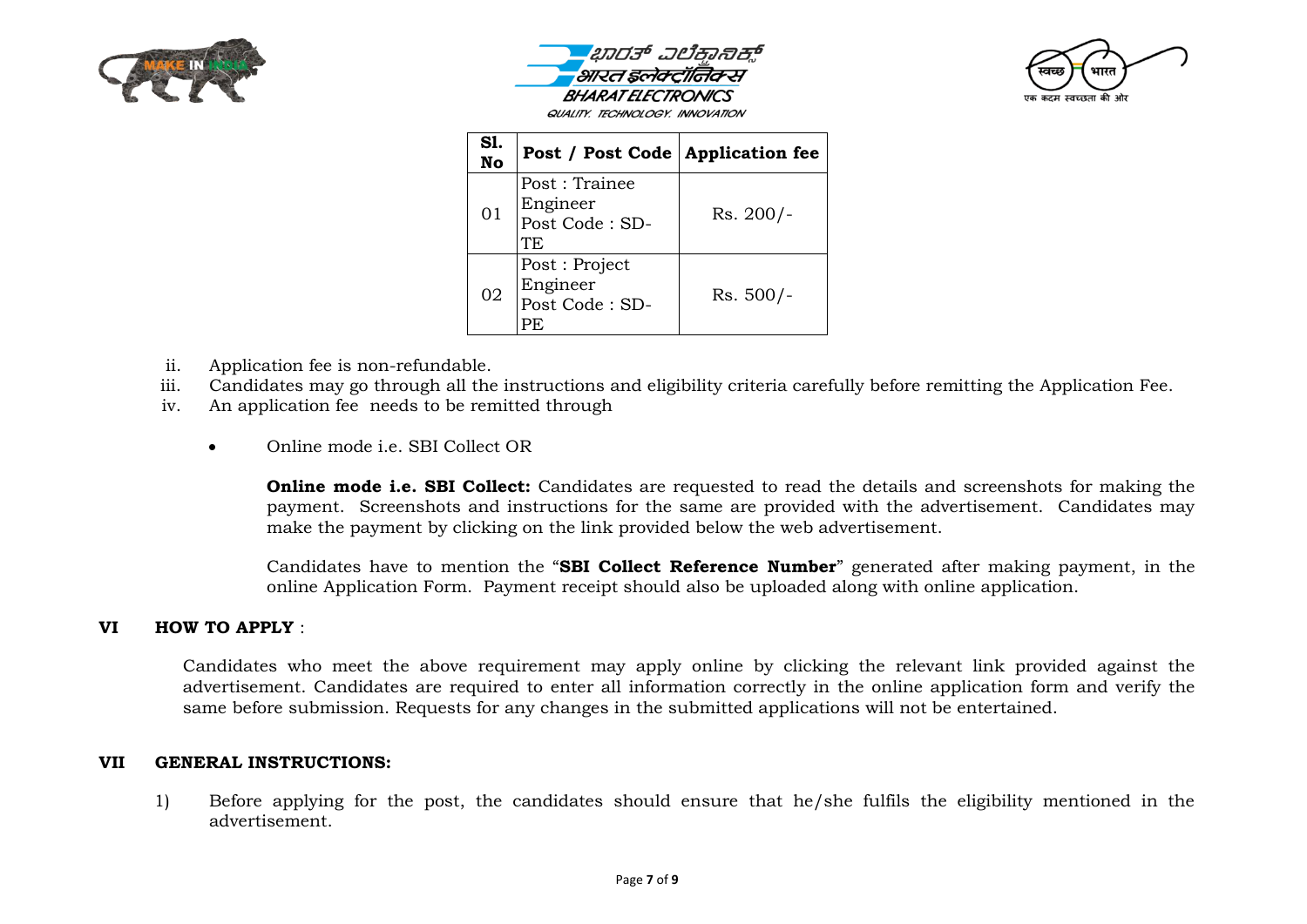





- 2) Request for change of category (GEN/OBC/EWS/SC/ST) once declared in the application will not be entertained.
- 3) Applications received after the last date for submission will not be considered.
- 4) In the event of any applicant has litigated with his/her employer in the past, the same should be clearly mentioned in brief.
- 5) Applications that are incomplete, not in the prescribed format, without the required enclosures, will be summarily rejected without assigning any reasons and no correspondence in this regard will be entertained.
- 6) The Caste / EWS / Disability Certificate should be strictly in the format available on the BEL website failing which, candidates will be considered under "General" category, provided they are otherwise meeting all other criteria stipulated for General Candidates.
- 7) Candidates are required to possess one valid and active e-mail id, which is to be mentioned in the application form. Information pertaining to the interview will be sent by e-mail to the email Id furnished by the candidate. In no circumstance candidate should share e-mail ID of any other person. BEL will not be responsible for bouncing of any e-mail sent to the candidates.
- 8) Decision of BEL in all matters regarding eligibility of the candidate, the stages at which such scrutiny of eligibility is to be undertaken, qualifications and other eligibility norms will be final and binding on the candidate.
- 9) A candidate"s short listing for interview and subsequent processes is strictly provisional. Mere fulfilling the minimum requirement of qualification and experience will not vest any right on the candidates to be called for the selection process/ interview.
- 10) BEL reserves the right to change (cancel / modify / add) any of the criteria, method of selection, number of posts; indicated above based on the actual requirement at the time of selection.
- 11) Canvassing in any form will result in disqualification. BEL reserves the right to debar / disqualify any candidate at any stage of the selection process for any reason whatsoever.
- 12) In case any dispute arises on account of interpretation of clauses in any version of this advertisement other than English, the English version available on BEL website shall prevail.
- 13) Any resulting dispute arising out of this advertisement including the recruitment process shall be subject to the sole jurisdiction of the Courts situated at Bengaluru.
- 14) All further announcements / details pertaining to this process will be published / provided on BEL website [:www.bel](http://www.bel-india.in/)[india.in](http://www.bel-india.in/) from time to time.

## **The last date to submit online applications is 27.09.2020**

# Other Backward Class Certificate (Non-Creamy layer) and the Income and Asset Certificate for EWS issued by any one of the following authorities in the prescribed format shall only be accepted as proof of candidate's claim as belonging to OBC / EWS: -